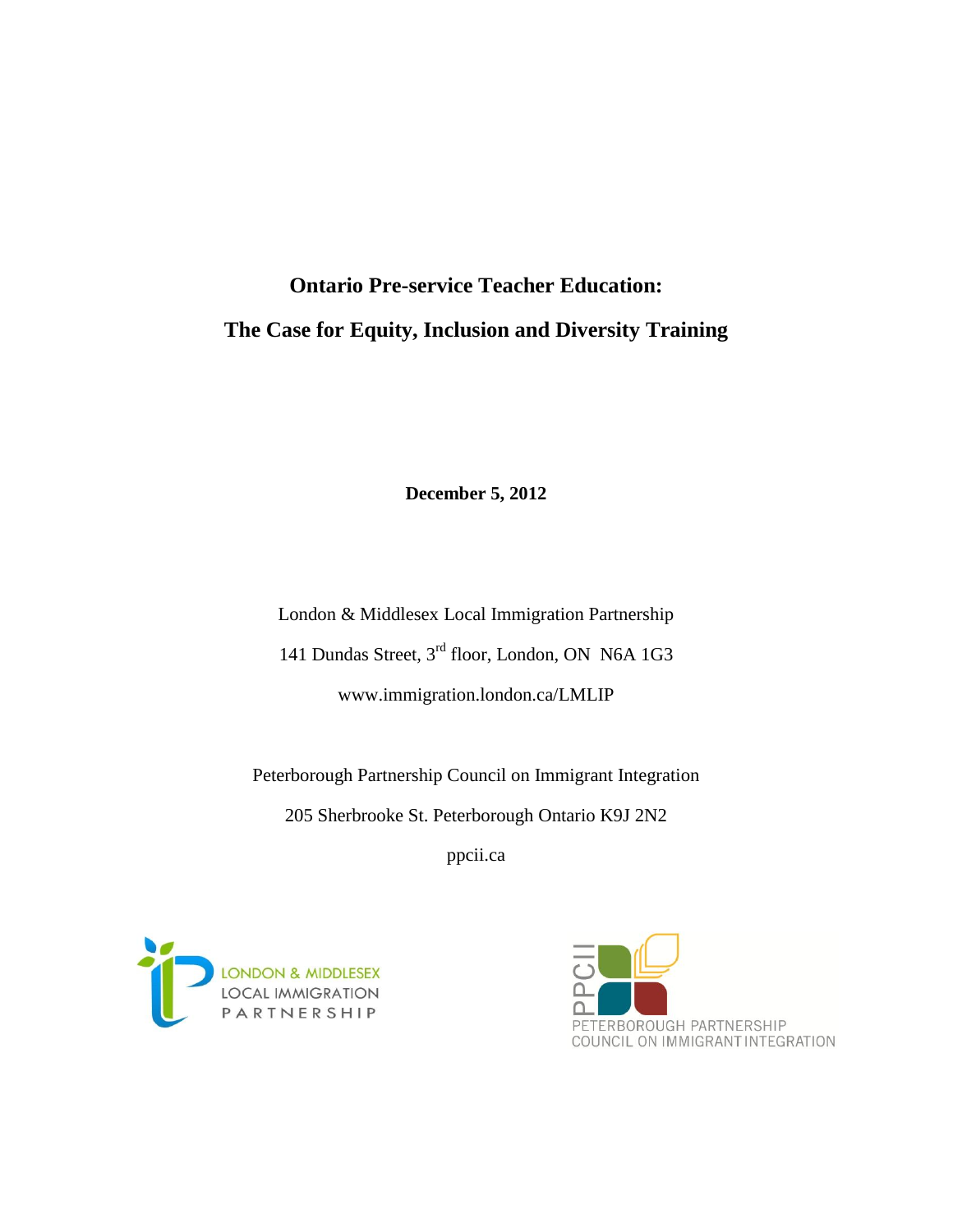#### **Position**

*The London & Middlesex Local Immigration Partnership* (LMLIP) and the *Peterborough Partnership Council on Immigrant Integration* (PPCII) strongly call upon the Ministry of Training, Colleges and Universities to mandate the completion of at least one course in equity, inclusion and diversity studies to be a requirement for all pre-service teachers prior to graduation. Additionally, we call upon the Ministry to ensure that the principles, attitudes and skills required to provide successful equitable and inclusive education be embedded throughout the curricula of all teacher education courses and programs in Ontario.

## **Rationale**

"An equitable and inclusive education system is fundamental to achieving high levels of student achievement. It is recognized internationally as critical to delivering a high-quality education of learners." (UNESCO, 2008, quoted in Ontario Ministry of Education, 2009a, p. 5). Teachers are an integral component of any education system, as is their role in fostering equitable and inclusive learning opportunities and classrooms to support students in reaching their highest potential. To achieve truly inclusive education, it is fundamental that teachers be well prepared to enable all students to reach high levels of academic achievement. The development of knowledge, skills, attitudes and beliefs of preservice teachers is essential to this preparation and falls within the purview of Ontario's Faculties of Education. In order to fully prepare teachers for the breadth of diversity in Ontario classrooms, it is vital that the Ministry of Training, Colleges and Universities set a framework for teacher training that results in teachers who are capable of providing all students with high-quality and equitable education.

In examining the current situation for pre-service teacher education related to diversity and inclusion, one primary concern is the cultural, racial and linguistic divide that continues to exist between teachers and students. The majority of teachers continue to be white, middle-class, mono-lingual females (Childs, Broad, Gallagher-MacKay, Sher, Escayg & McGrath, 2010; Cho & DeCastro-Ambrosetti, 2005) and Ontario classrooms continue to diversify (Egbo, 2011; Solomon, Portelli, Daniel & Campbell, 2005). Ryan, Pollack & Antonelli (2009) indicate that as a group, educators and administrators in Ontario are highly under-representative of the students that they teach, and in recent years that gap has been widening. Additionally, Gay and Kirkland (2003) found that teachers have limited experience with people who are not like them.

It is worth noting that Ontario continues to receive the highest proportion of immigrants of all Canadian provinces (Citizenship and Immigration Canada, 2012), resulting in considerable numbers of immigrants in Ontario's schools. Of the approximately 250,000 immigrants who arrived in Canada each year between 2006-2010, 40% were children and youths who subsequently entered Canadian classrooms. A substantial majority of these students – estimates range as high as 90% – spoke neither official language (Canadian School Boards Association, 2006). As the most popular Ontario city for immigration, Toronto is now rivalling New York and London, England with its reputation as one of the world's most diverse cities (Spicer, 2008). This diversity is reflected in Toronto's multicultural/multilingual school profiles. Cummins (2007) estimates that 50% of all school-aged children in Toronto speak home languages other than English or French. Ottawa and Hamilton are also leading immigration destinations in Ontario; however, multicultural/multilingual school profiles are not only standard for the largest cities in the province (tier one cities). Such profiles are also becoming the norm in smaller (second and third tier)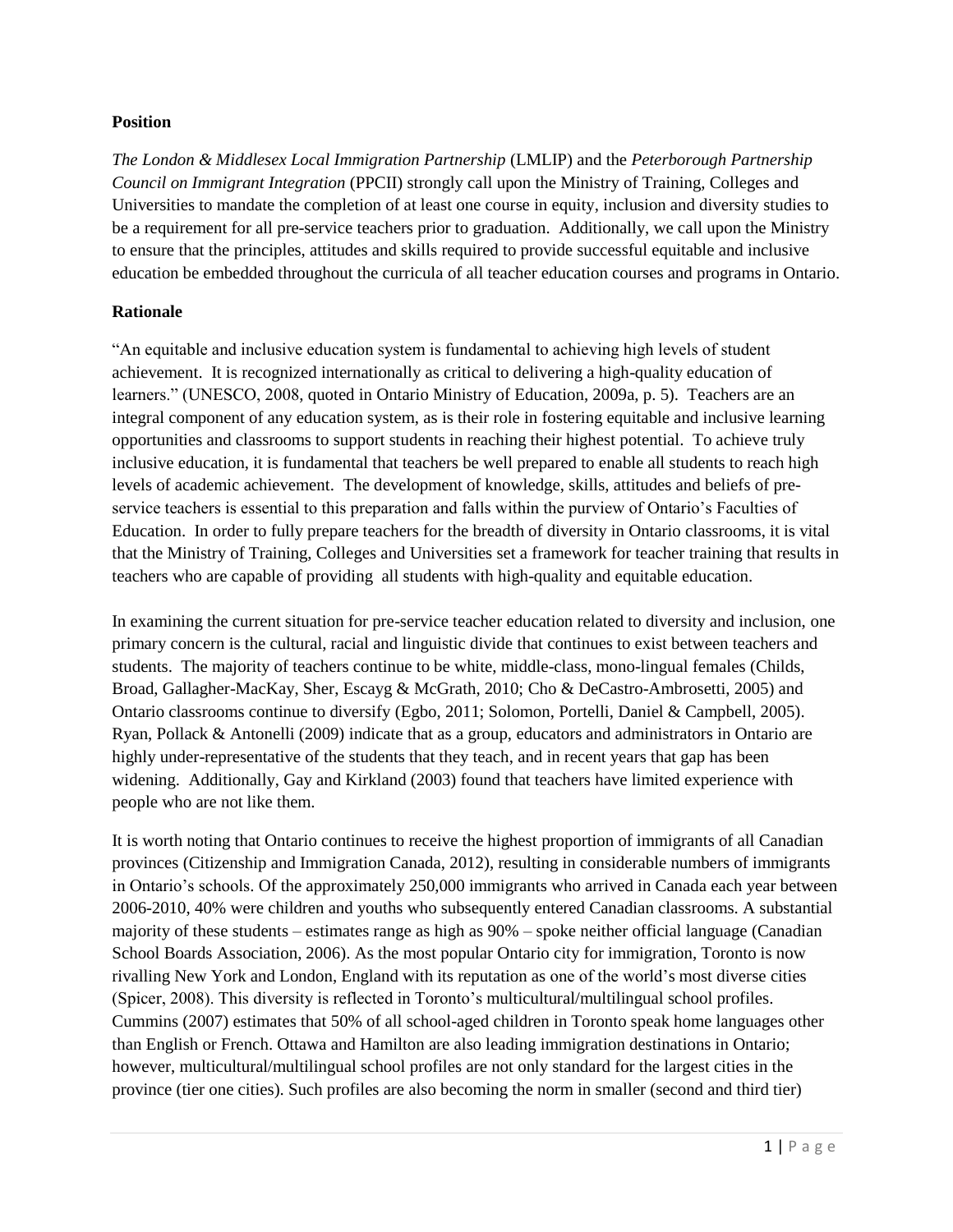Ontario cities such as Kitchener-Waterloo, London, and Windsor (Canadian School Boards Association, 2006; Taylor, 2010).

Ontario's *Equity and Inclusive Education Strategy* (2009) is based on the vision of a publicly funded education system that gives all students the opportunity to reach their highest potential. This strategy explicitly recognizes that some groups of students, including recent immigrants, may be at risk of lower achievement. Childs, Broad, Gallagher-MacKay, et al. (2010) state that "Ontario needs all of its teachers, whatever their background, to be culturally responsive and equity minded.…taking responsibility as educators for equal success for all students" (p. 5). At the same time, Ontario teachers must provide linguistically responsive pedagogy. Research suggests that students from diverse linguistic and cultural background invest themselves more in schooling that recognizes all aspects of their (diverse) identities, and that greater investment in schooling leads to higher academic achievement (Taylor & Cummins, 2011). To this end, teacher education programs must have a comprehensive approach to equity, inclusion, and diversity training, thereby enabling teachers to work from an inclusive foundation within diverse classrooms.

The current model provides in-service teachers with opportunities for further learning about diversity and inclusion through Additional Qualifications (AQ) courses, including *Inclusive Classroom* offered by the Ontario College of Teachers. However, all teachers will face diversity from their first day in the classroom, not just those who choose to take AQ courses. While in-service courses do provide supplementary knowledge and skills for teachers, this timing is not effective. The optimal period for developing a foundation for diversity-focused and inclusive classroom practice is during pre-service teacher training.

In order to develop inclusive classrooms that demonstrate and value cultural diversity, all teacher candidates require certain attitudes, skills and strategies. This is not a new idea for Ontario. The 1994 Royal Commission on education reform, *For the Love of Learning*, called for more learning about the diverse student population along with a longer teacher preparation program. The case for inclusion and diversity training in Ontario pre-service teacher training curricula rests clearly on the fact that its practice is directly correlated to student success. "[R]esearch shows that when students feel welcomed and accepted in their school, they are more likely to succeed academically" (Ontario Ministry of Education, (2009b). Nieto (2000) outlines the need for teachers to learn "how to promote the learning of all students, and to develop educational environments that are fair and affirming" (p. 183). Overarching themes for the Ministry of Education include supports for high levels of student achievement and reducing achievement gaps. The Ministry's *Equity and Inclusive Education Strategy* (2009) embraces multiculturism and diversity, promotes human rights, and counteracts discrimination, bullying, and intolerance. By expanding pre-service teacher training to include mandatory diversity, equity, and inclusion training, all students will have greater opportunities to achieve success, and the education system will be better equipped to meet the needs of a growing diversity of students.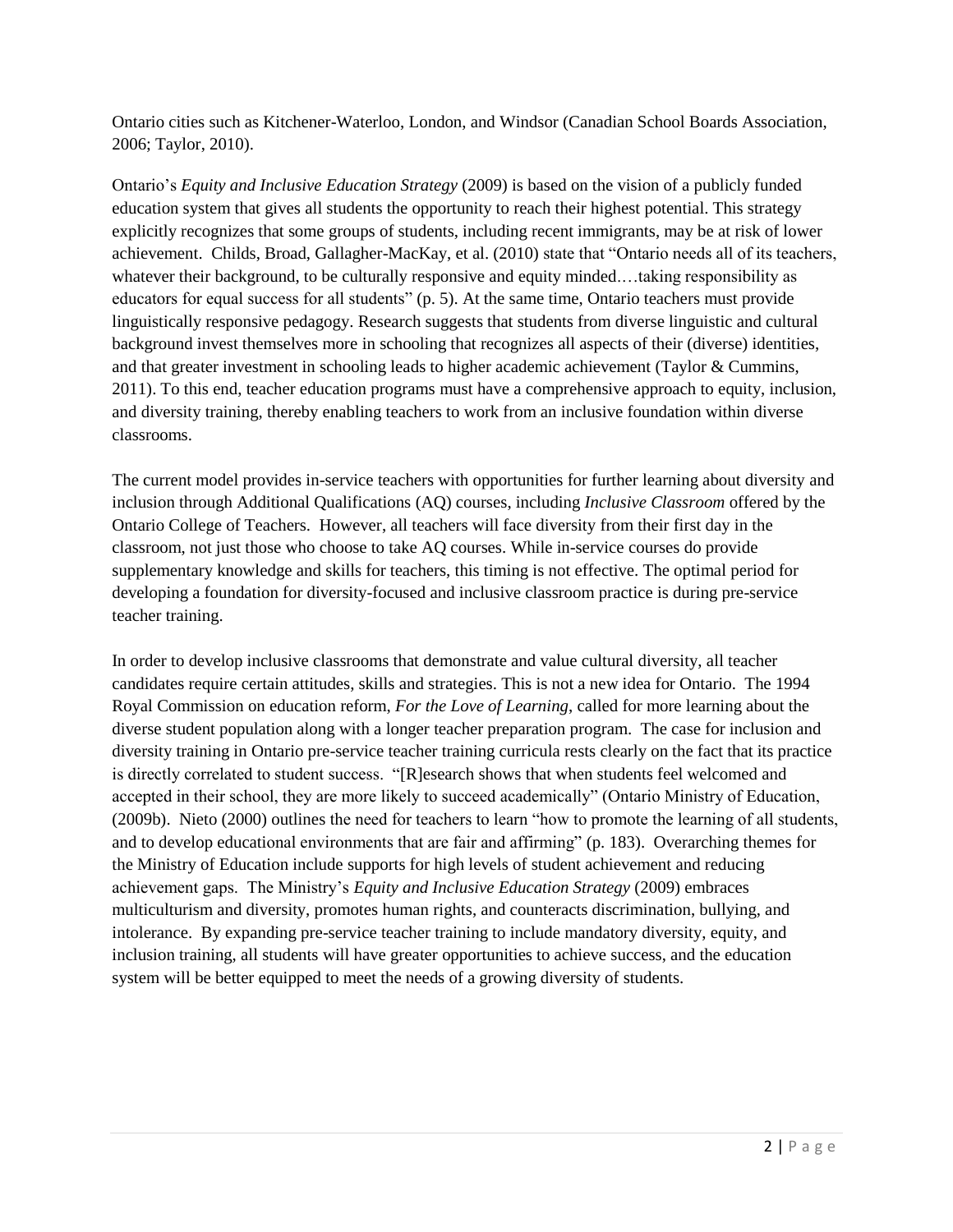#### **Recommendations**

We recommend that the Ministry of Training, Colleges and Universities mandate that equitable and inclusive education principles, attitudes and skills be embedded in Ontario's pre-service teacher education programs. As such, we strongly recommend the following:

## **1. Completion of one mandatory equity, inclusion and diversity and inclusion course by all preservice teachers**

A compulsory course specializing in surveying various issues of diversity would provide an essential foundation for understanding complex questions of cultural and linguistic diversity. Some examples of existing optional courses within Ontario Faculties of Education that could fulfill this mandatory course component include: *Culture, Language and Education* (Queen's University), *Identity Construction and Education of Minority* (University of Toronto) and *Diversity Issues in Schooling* (Brock University).

## **2. Integration of equity, inclusion and diversity content in all course work**

Infusing equity, inclusion and diversity content in all courses ensures they become part of the normal experience for all prospective teachers (Nieto, 2000). While some may argue that this approach has become part of pre-service teacher education programs, it has not been mandated nor consistently implemented. Additionally, based on their study of pre-service teachers' attitudes toward multicultural education, Cho & DeCastro-Ambrosetti (2005) recommend that "…issues related to diversity should be infused throughout the courses offered…" in teacher education programs, in addition to the mandatory course (p. 28).

## **3. Concentration on diversity as an asset rather than a deficit**

The ability to see diversity as an asset rather than a deficit is an attitude that can be fostered during preservice training (Kurz & Paul, 2005). An asset-based approach positively influences classroom dynamics and student achievement. It is also relevant to teacher interactions with parents. Parent involvement and engagement with the education system is fundamental to student success and has been incorporated into the philosophy of the Ministry of Education (Ontario Ministry of Education, 2009a). The concepts and skills of inclusion that are learned during pre-service education extend beyond the classroom to interactions with parents. The recognition of parental assets and strengths, in conjunction with enhanced inclusive communication, supports successful engagement of parents as partners in children's education, which will contribute to optimal student success.

## **4. Opportunities for critical reflection on equity, inclusion and diversity issues**

Unpacking existing beliefs, attitudes and assumptions is a starting point for pre-service teachers to challenge hegemonic knowledge and to develop critical consciousness in their teaching. The inclusion of content that broadly examines biases, including the biases, values, and attitudes of teacher candidates, as well as strategies for working effectively with diverse populations can result from such a focus (Nieto, 2000). Critical analysis of their own beliefs and behaviours enables pre-service teachers to develop a deeper awareness and understanding of inequities, diversity and inclusion.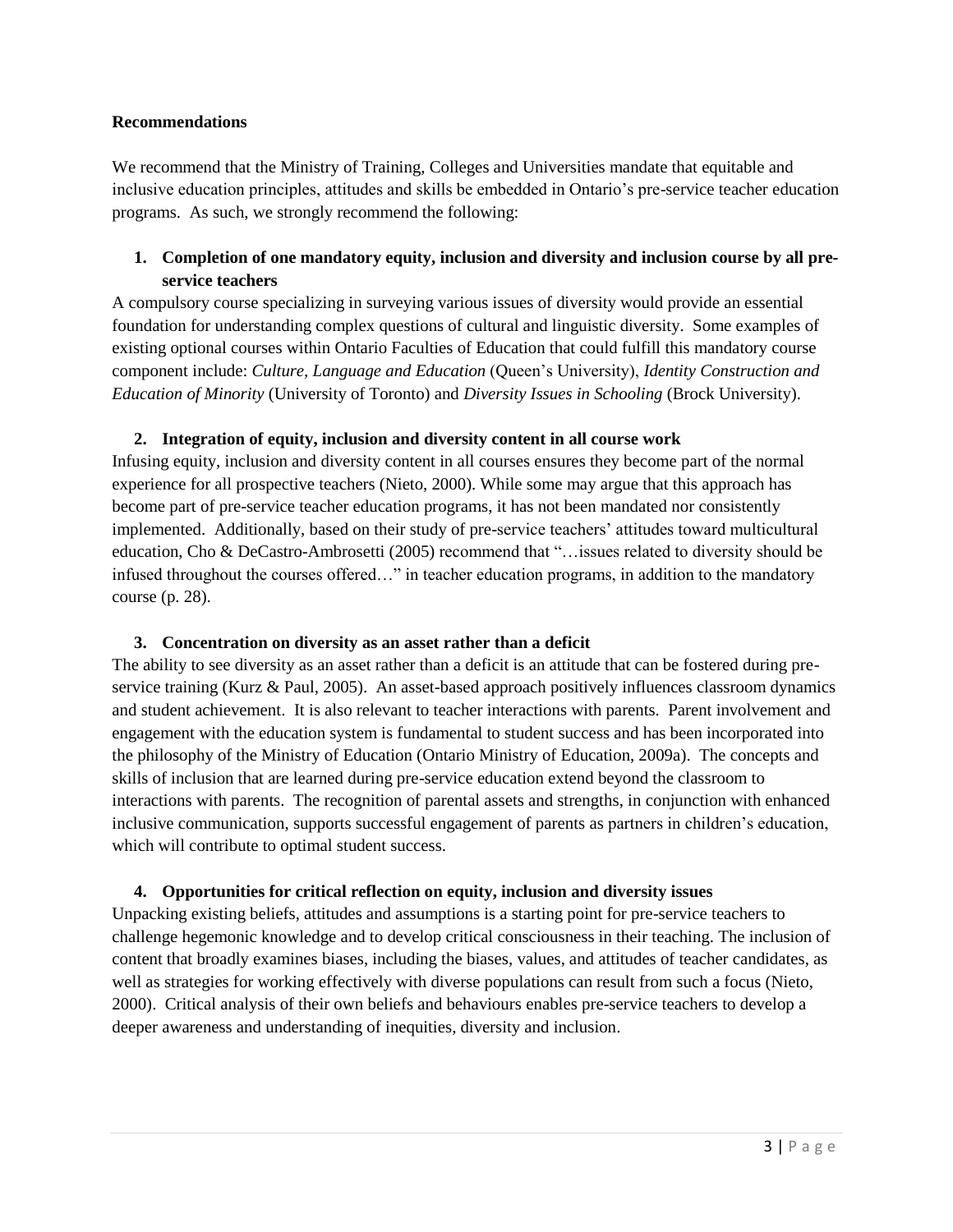#### **Background**

*Local Immigration Partnerships* (LIPs) are collaborative community partnerships established across Ontario and designed to strengthen local and regional communities in serving and supporting immigrants to integrate into their communities. This initiative is funded by Citizenship and Immigration Canada (CIC) and supported by the Ontario Ministry of Citizenship and Immigration (MCI) and the Association of Municipalities of Ontario (AMO).

#### *London & Middlesex Local Immigration Partnership*

Since its inception in September 2009, *LMLIP* has made a concerted effort to bring together a cross section of the community, including business, community services, volunteers, and immigrant representatives through local discussions, in order to hear the perspectives of multiple voices. These consultations resulted in our *Community Immigrant Strategic Plan*. The *Plan* identifies issues and strategies to address them in the areas of education, employment, health and wellbeing, inclusion and civic engagement, justice and protection services, and settlement.

Immigrant parents who attended community consultations clearly expressed their concerns about the challenges faced by their children in the classroom. These parents indicated that teachers need greater preparation to better understand and appreciate cultural and linguistic diversity in order to achieve a more inclusive classroom and school. Among other concerns, parents identified that they did not understand the expectations about the role of parents in the education system, while at the same time they themselves did not feel understood, especially when trying to discuss issues concerning their children with educators, administrators, and other professionals in the education system. This input from local parents reinforces our position.

## *Peterborough Partnership Council on Immigrant Integration*

The *Peterborough Partnership Council on Immigrant Integration* (PPCII) was established in 2008 to create a cohesive regional response to the needs of newcomers in the City and County of Peterborough. In 2009, the PPCII began the research and community consultation process necessary to develop its fiveyear immigrant integration strategy.

Launched in 2010, the PPCII Integration Strategy outlines the objectives which need to be met to improve immigrant integration in the County and City of Peterborough. The Education pillar of the PPCII Integration Strategy aims to improve, among other things both the ability of teachers to teach in a diverse classroom, and the diversity of teachers themselves. To this end the PPCII has recently presented on these issues to teacher candidates in the Trent-Queens concurrent education program. Our strong belief that diversity should be a foundational principle of teacher curricula in Ontario motivates our involvement in this project.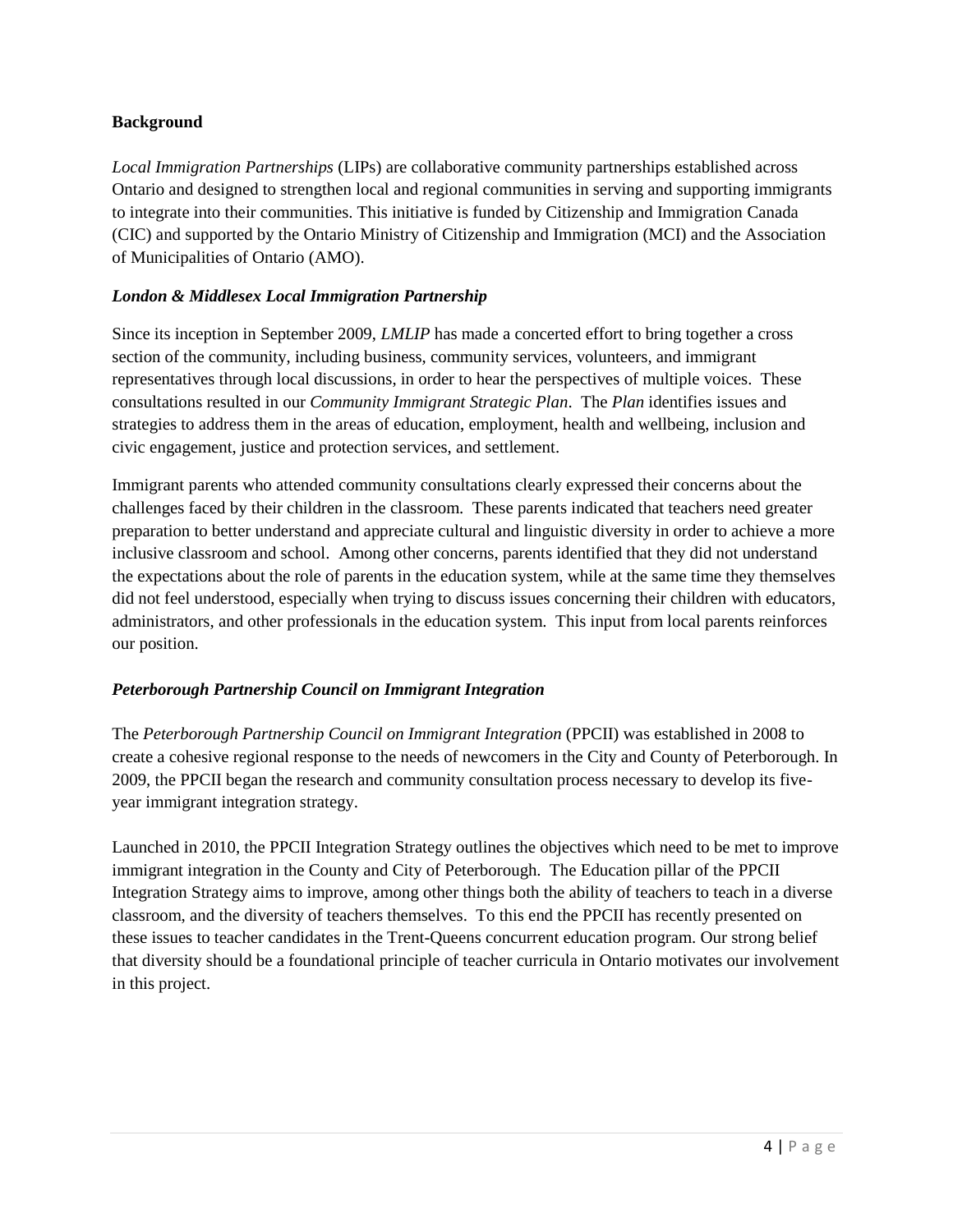#### **References**

- Canadian School Boards Association. (2006). *Canadian School Boards Association consultation paper on meeting the language learning and settlement needs of immigrant children and youth in Canada's school systems: "CSBA consultation paper on second language learning".* Retrieved at: [http://www.opsba.org/index.php?q=system/files/CSBA\\_Draft\\_Consultation\\_SLL.pdf](http://www.opsba.org/index.php?q=system/files/CSBA_Draft_Consultation_SLL.pdf)
- Citizenship and Immigration Canada, (2012). *Canada – Permanent residents by province or territory and urban area*. Retrieved from [http://www.cic.gc.ca/english/resources/statistics/facts2011/permanent/11.asp.](http://www.cic.gc.ca/english/resources/statistics/facts2011/permanent/11.asp)
- Childs, R., Broad, K., Gallagher-Mackay, K., Sher, Y., Escayg, K., & McGrath, C. (2010) *The teachers Ontario needs: Pursuing equity in teacher education program admissions* (Working paper February 2010) Toronto: Ontario Institute for Studies in Education, University of Toronto.
- Cho, G., & DeCastro-Ambrosetti, D. (2005). Is ignorance bliss? Pre-service teachers' attitudes toward multicultural education. *The High School Journal*, 89(2) 24-28.
- Cummins, J. (2007). Rethinking monolingual instructional strategies in multilingual classrooms. In R. Lyster, & S. Lapkin (Eds.), Theme Issue: Multilingualism in Canadian Schools. *Canadian Journal of Applied Linguistics, 10*(2), 221-240.
- Egbo, B. (2011). What should preservice teachers know about race and diversity? Exploring a critical knowledge-base for teaching in 21st century Canadian classrooms. *Journal of Contemporary Issues in Education, 6*(2), 23-37.
- Gay, G., & Kirkland, K. (2003). Developing cultural critical consciousness and self-reflection in preservice teacher education. *Theory Into Practice, 42*(3), 181-187.
- Kurz, N., & Paul, P.V. (2005) Toward an inclusive teacher education program. *Journal of Teaching and Learning, 3*(2), 15-27.
- Nieto, S. (2000). Placing equity front and center: Some thoughts on transforming teacher education for a new century. *Journal of Teacher Education, 51*(3), 180-187.
- Ontario Ministry of Education, (2009a). *Realizing the promise of diversity: Ontario's equity and inclusive education strategy*. Toronto: Queen's Printer for Ontario.
- Ontario Ministry of Education, (2009b). *Policy/Program Memorandum No. 119: Developing and implementing equity and inclusive education policies in Ontario schools*. <http://www.edu.gov.on.ca/extra/eng/ppm/119.html>